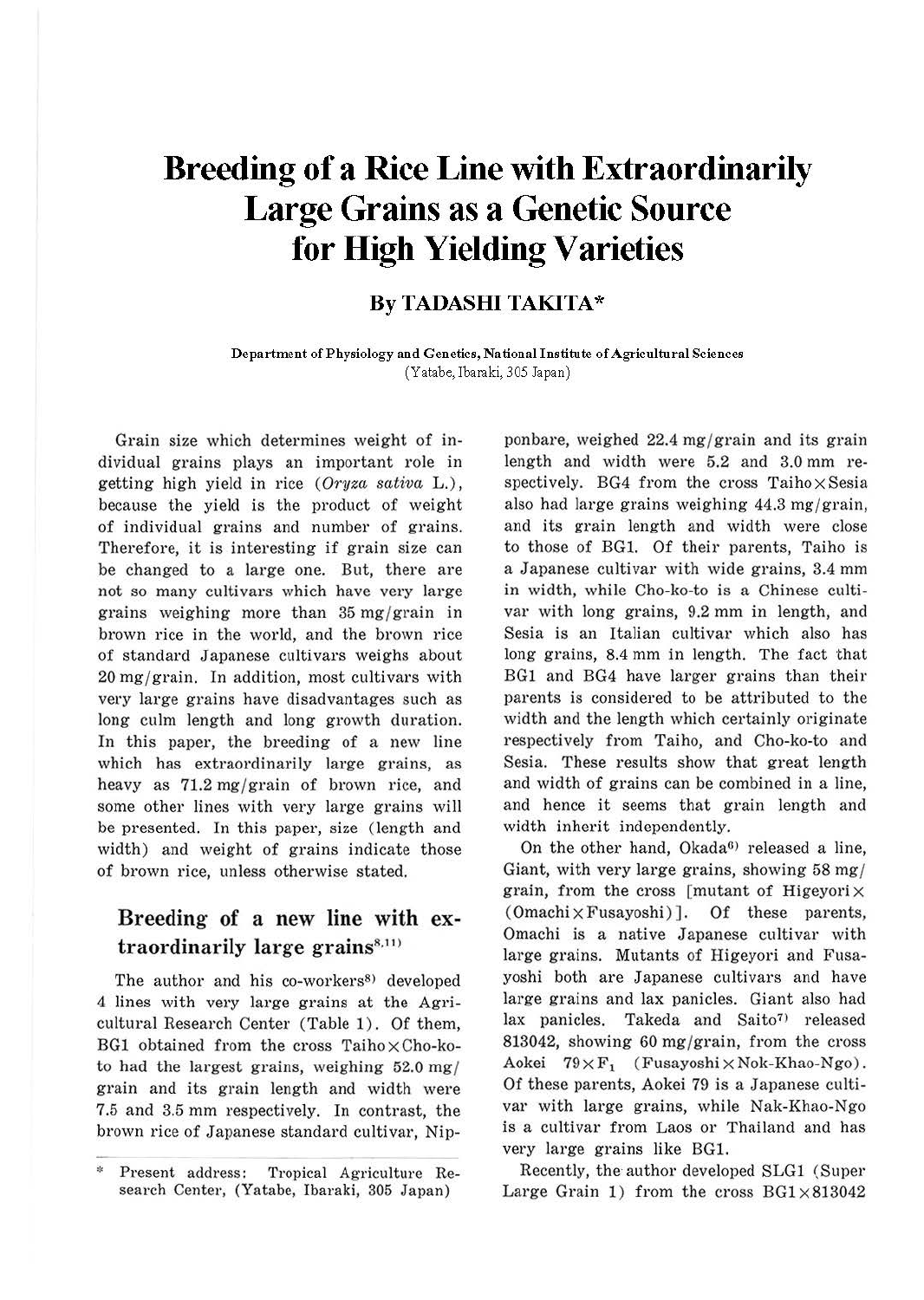| Cultivars              | Heading   | Culm           | Ear                                  |      | Grain size of brown rice  |                |               |
|------------------------|-----------|----------------|--------------------------------------|------|---------------------------|----------------|---------------|
| and<br>lines           | time*     | length<br>(cm) | Panicles<br>length<br>/plant<br>(cm) |      | $1$ -grain<br>weight (mg) | Length<br>(mm) | Width<br>(mm) |
| Tovonishiki            | Aug. $11$ | 84             | 21.0                                 | 14.4 | 21.1                      | 5.1            | 2.9           |
| Nipponbare             | Aug. 25   | 84             | 22.1                                 | 16.2 | 22.4                      | 5.2            | 3.0           |
| Taiho $(P_1)$          | Sept. 4   | 94             | 21.8                                 | 14.0 | 32.4                      | 5.7            | 3.4           |
| Sesia $(P_2)$          | Aug. 14   | 83             | 21.6                                 | 13.2 | 33.3                      | 8.4            | 3.1           |
| Cseljaji               | Aug. 13   | 122            | 30.0                                 | 10.2 | 37.8                      | 7.3            | 3.2           |
| Cho-ko-to $(P_3)$      | Aug. 21   | 127            | 32.0                                 | 10.6 | 35.6                      | 9.2            | 2.4           |
| BG1 $(P_1 \times P_3)$ | Aug. 17   | 95             | 26.2                                 | 10.6 | 52.0                      | 8.5            | 3.3           |
| BG2 $(P_1 \times P_3)$ | Aug. 18   | 111            | 26.7                                 | 9,6  | 49.4                      | 9.0            | 3.3           |
| BG3 $(P_1 \times P_2)$ | Aug. 30   | 111            | 21.5                                 | 7.8  | 39.3                      | 7.0            | 3.4           |
| BG4 $(P_1 \times P_2)$ | Aug. 21   | 94             | 24.0                                 | 12.6 | 44.3                      | 7.7            | 3.5           |

Table 1. Four breeding lines with very large grains (BG1~BG4), and their characteristics

\*: Seeding time was May 11 in 1978.

Table 2. A line with extraordinarily large grains (SLG1) and its characteristics

| Cultivars<br>and<br>lines | Heading<br>time*<br>25 P. P. G. S. E.O | Culm<br>length<br>$\text{cm}$ ) | Ear<br>length<br>(cm) | Panicles<br>/plant | Grains/<br>panicle | Grain size of brown rice  |                |               |
|---------------------------|----------------------------------------|---------------------------------|-----------------------|--------------------|--------------------|---------------------------|----------------|---------------|
|                           |                                        |                                 |                       |                    |                    | $1$ -grain<br>weight (mg) | Length<br>(mm) | Width<br>(mm) |
| $BGI(P_1)$                | Aug. 19                                | 88                              | 21.8                  | 5.1                | 63                 | 44.3                      | 7.9            | 3.3           |
| 813042 $(P_2)$            | Aug. 16                                | 105                             | 24.7                  | 4.6                | 64                 | 52.7                      | 8.4            | 3.4           |
| $SLG1$ $(P_1 \times P_2)$ | Aug. 25                                | 90                              | 25.9                  | 5.4                | 52                 | 71.2                      | 10.2           | 3,3           |
| Koshihikari               | Aug. 16                                | 80                              | 18.2                  | 6.1                | 112                | 19.8                      | 4.9            | 2.9           |

<sup>\*</sup>: Seeding time was May 6 in 1982.

at the National Institute of Agricultural Sciences. SLGl had extraordinarily large grains, showing  $71.2 \text{ mg/grain}$ , and the grain length and width were 10.2 and 3.3 mm respectively (Table 2, Plate 1). The reason why

SLGl has larger grains than its parents is considered to be its longer grain length, though the grain width is same as its parents. Fig. 1 shows that the development of SLGl is a result of gathering many different genes



Plate 1. Brown rice of SLG1 (left) and standard cultivar Koshihikari (right)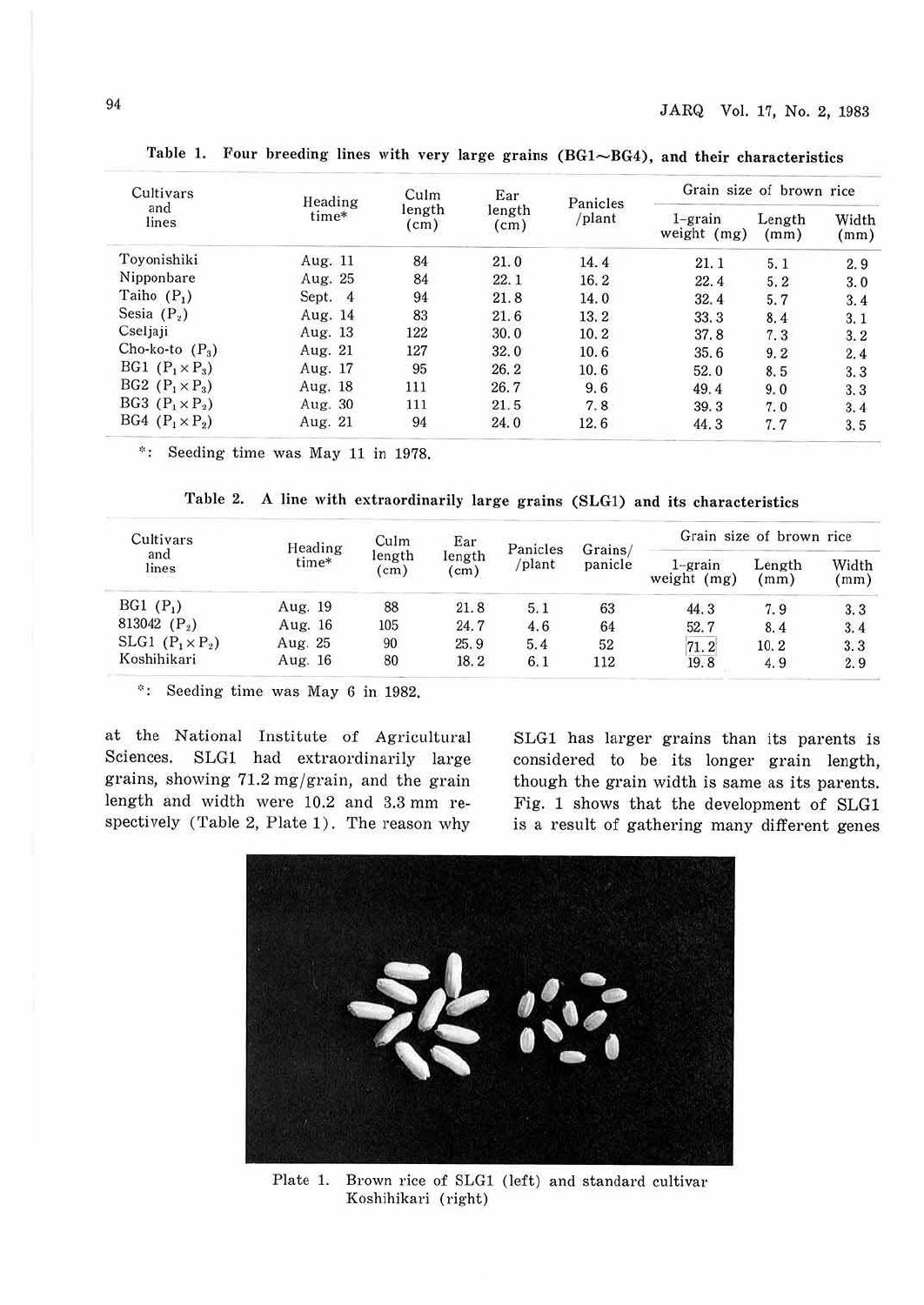

Fig. 1. Genealogy of S'LGl Numerals in parentheses indicate 1-grain weight (mg) of brown rice.

determining grain size from many cultivars with laxge grains. The yielding ability of SLGl, however, seems to be poor because SLGl has fewer panicles and a bad plant type such as long drooping leaves.

According to the catalog of  $IRRI<sup>1</sup>$  which lists 9,926 cultivars or lines, a cultivar with the largest grains is Cseljaj from Hungary, and its performance in Japan is shown in Table 1. IRRI<sup>2</sup> also reported that the unhulled grain weight of 14,128 accesions of the IRRI world collection varies from 6 to 52 mg/ grain, which is converted to 5 to 42 mg/grain in brown rice if the ratio of brown rice grain to unhulled rice grain is defined as 0.8. Based on the rice variety catalog of Malaysian Agricultural Research and Development Institute  $(MARDI)^{5}$  listing 1969 cultivars or lines, Cho-ko-to, which is shown in Table 1, has the longest and largest grains. It may not be wrong to say that SLGl has the largest grains in the world so far.

# **Large grain lines** as a **high yield-** $\text{ing}\text{}\text{}\text{cultivar}^{9,11}$

The author and  $Sato<sup>9</sup>$  released promising large grain lines, BG25 and BG26, developed from the cross Taiho $\times$ Sesia. Their yielding ability was shown to be similar to that of Nipponbare which is a standard leading cultivar with the same growth duration as them (Table 3). BG25 and BG26 have the grain weight of 35.5 and 32.7 mg/grain, respectively, but they have long culm which causes lodging

and undesirable plant type with drooping leaves. It is considered that more promising, high yielding lines with very large grains can be bred if these adverse characteristics are improved.

The cultivar Shinho 38 may be a good example with large grains and high yielding ability. It was released by Nagano Prefectural Agricultural Experiment Station as a mutant of Toyonishiki, a standard leading cultivar with early maturing. It shows  $25.0 \text{ mg}/\text{grain}$ , slightly larger than  $21.2 \text{ mg/grain}$  of the original cultivar and 5% higher yield (Table 3).

The author<sup>11)</sup> also developed 10 large grain lines with short culms and good plant type like modern promising cultivars (Table 4). These lines were bred from the crossings between the very large grain lines, BG1, BG25, and the leading Japanese cultivars. The yielding abilities of these lines are to be tested. These lines showed fewer panicles per plant (PN) but larger ear size (ES) which is calculated from 1-grain weight $\times$ number of grains per panicle. This negative correlation between grain size and PN may become a problem in developing high yielding large grain lines, if the capacity of the sink  $(PN \times$ ES) does not increase in large grain lines due to decreasing PN. A further study on this point is now in progress using some near isogenic lines regarding grain size.

IRRI<sup>3)</sup> reported, based on detailed studies, that yield potential, which is calcuhited from 1-grain weight $\times$ spikelet number, is maximum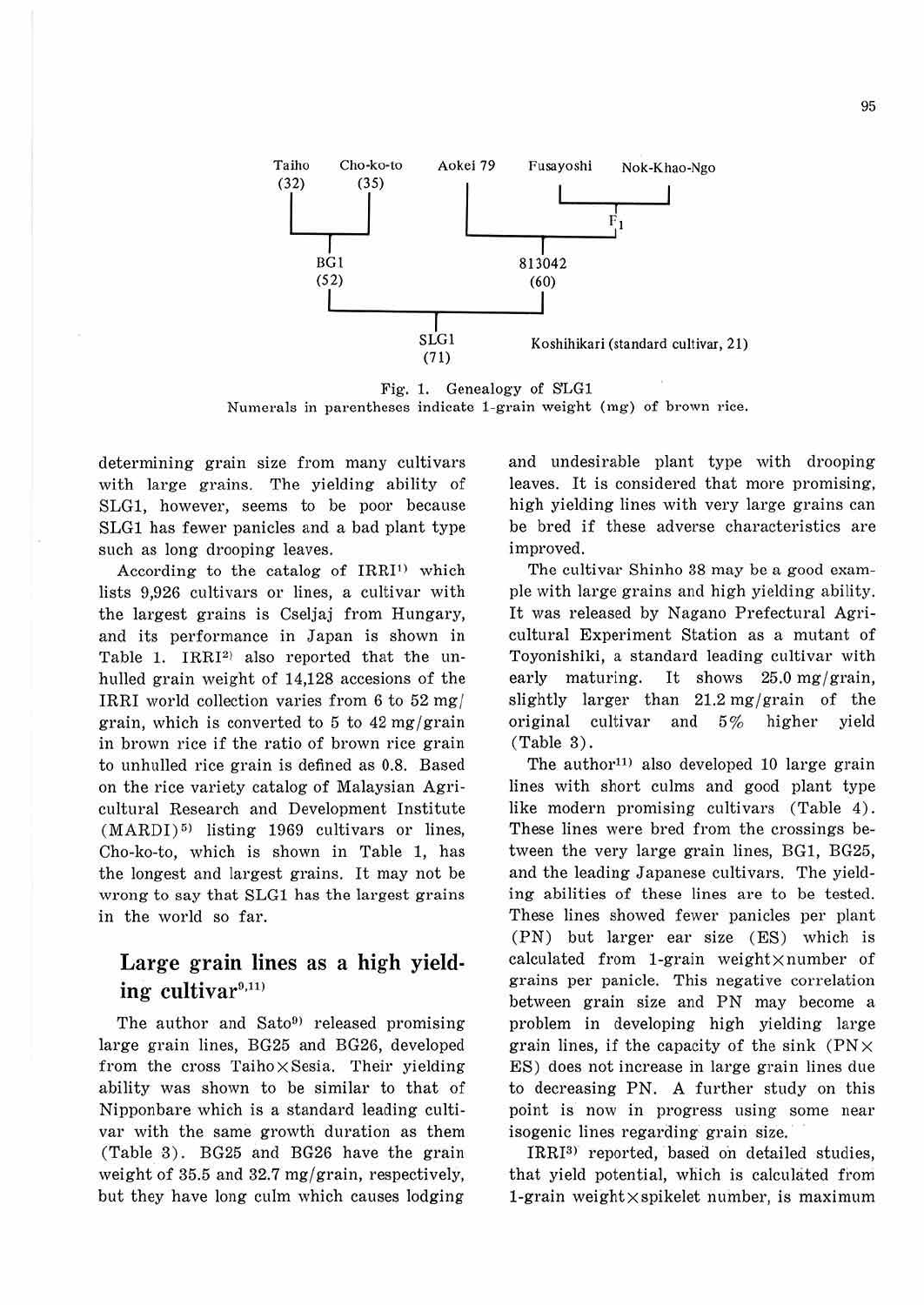| Cultivars    | Heading | Culm           | Ear                     | Panicles        | Yields |        | $1000$ -grain weight |  |
|--------------|---------|----------------|-------------------------|-----------------|--------|--------|----------------------|--|
| and<br>lines | time*   | length<br>(cm) | length<br>$\text{(cm)}$ | /m <sup>2</sup> | (kg/a) | $(\%)$ | of brown rice<br>(g) |  |
| Toyonishiki  | Aug. 20 | 94             | 20.9                    | 298             | 58     | (100)  | 21.2                 |  |
| Shinho 38    | Aug. 20 | 92             | 21.8                    | 259             | 61     | (105)  | 25.0                 |  |
| Nipponbare   | Aug. 31 | 79             | 21.9                    | 292             | 56     | (100)  | 21.8                 |  |
| <b>BG25</b>  | Aug. 30 | 105            | 24.6                    | 146             | 55     | 98)    | 35.5                 |  |
| <b>BG26</b>  | Aug. 30 | 105            | 23.3                    | 148             | 55     | 98)    | 32.7                 |  |

Ta ble 3. Promising large grain lines (BG25, BG26) with high yielding ability

<sup>9</sup>: Seeding time was May 14 in 1980. BG25, BG26=Taiho  $\times$  Sesia.

Table 4. Large grain lines with short culms  $(SLG2 \sim SLG11)$  and their characteristics

| Cultivation<br>method* | Cultivars<br>and<br>lines | Heading<br>$time**$ | Culm<br>length<br>(cm) | Ear<br>length<br>(cm) | Panicles<br>/m <sup>2</sup> | Grains/<br>panicle | 1-grain weight<br>of brown rice<br>(mg) |
|------------------------|---------------------------|---------------------|------------------------|-----------------------|-----------------------------|--------------------|-----------------------------------------|
|                        | Toyonishiki               | Aug. 15             | 85                     | 20.0                  | 325                         | 84                 | 21.1                                    |
|                        | Kochihibiki               | Aug. 19             | 71                     | 18.8                  | 371                         | 74                 | 21.6                                    |
| A                      | Nipponbare                | Aug. 26             | 83                     | 19.6                  | 387                         | 84                 | 21.0                                    |
|                        | SLG <sub>2</sub>          | Aug. 13             | 79                     | 19.3                  | 269                         | 84                 | 32.0                                    |
|                        | SLG <sub>3</sub>          | Aug. 19             | 79                     | 19.3                  | 256                         | $77\,$             | 32.0                                    |
|                        | SLG4                      | Aug. 19             | 86                     | 18.3                  | 285                         | 56                 | 35.2                                    |
|                        | SLG5                      | Aug. 25             | 79                     | 19.1                  | 251                         | 58                 | 37.4                                    |
|                        | SLG6                      | Aug. 24             | 89                     | 19.2                  | 261                         | 65                 | 37.9                                    |
|                        | SLG7                      | Aug. 16             | 84                     | 19.0                  | 224                         | 56                 | 42.5                                    |
|                        | Kochihibiki               | Aug. 20             | 70                     | 20.1                  | 320                         | 90                 | 21.1                                    |
|                        | Kanto 124                 | Aug. 24             | 69                     | 21.9                  | 275                         | 116                | 22.2                                    |
| $\overline{B}$         | <b>BG25</b>               | Aug. 25             | 88                     | 22.5                  | 173                         | 87                 | 38.1                                    |
|                        | SLG8                      | Aug. 24             | 65                     | 21.0                  | 218                         | 85                 | 34.8                                    |
|                        | SLG9                      | Aug. 25             | 66                     | 21.6                  | 189                         | 103                | 27.8                                    |
|                        | SLG10                     | Aug. 26             | 71                     | 22.0                  | 192                         | 107                | 30.6                                    |
|                        | SLG11                     | Aug. 27             | 73                     | 21.7                  | 208                         | 108                | 35.2                                    |

\*: amount of fertilizer,  $A=9.0 \text{ kgN}/10a$ ,  $B=5.6 \text{ kgN}/10a$ .<br>\*\*: Seeding time was May 6 in 1982.

SLG2~7=BG1  $\times$  Koshihikari, SLG8~11=Kochihibiki  $\times$  F<sub>1</sub> (Kanto 124  $\times$  BG25).

when the unhulled grain weight is 39 mg/ grain, and that it becomes larger if large grain size is combined with short stature. Jones et al.<sup>4)</sup> reported that grain filling speed is positively and highly significantly correlated with 100-grain weight. These reports seem to indicate that large grain size might increase grain yield by increasing the yield potential and grain filling speed. However, these studies were conducted by using large grain cultivars with long culms, so that there still remains a problem of lodging. In this sense, the large grain lines with short culms developed by the author here will be used as good materials to analyze the relationship between grain size and grain yield.

### **Grain quality and other aspect of**  large grain lines<sup>10</sup>

The author<sup>10)</sup> examined the grain quality of large grain lines. The grain size showed a highly positive correlation with white belly rice ratio (Fig. 2,  $r=0.884**$ ). Furthermore, in the very large grain lines, BGl, BG3 and BG4, high ratios of broken rice, 59-92% ,